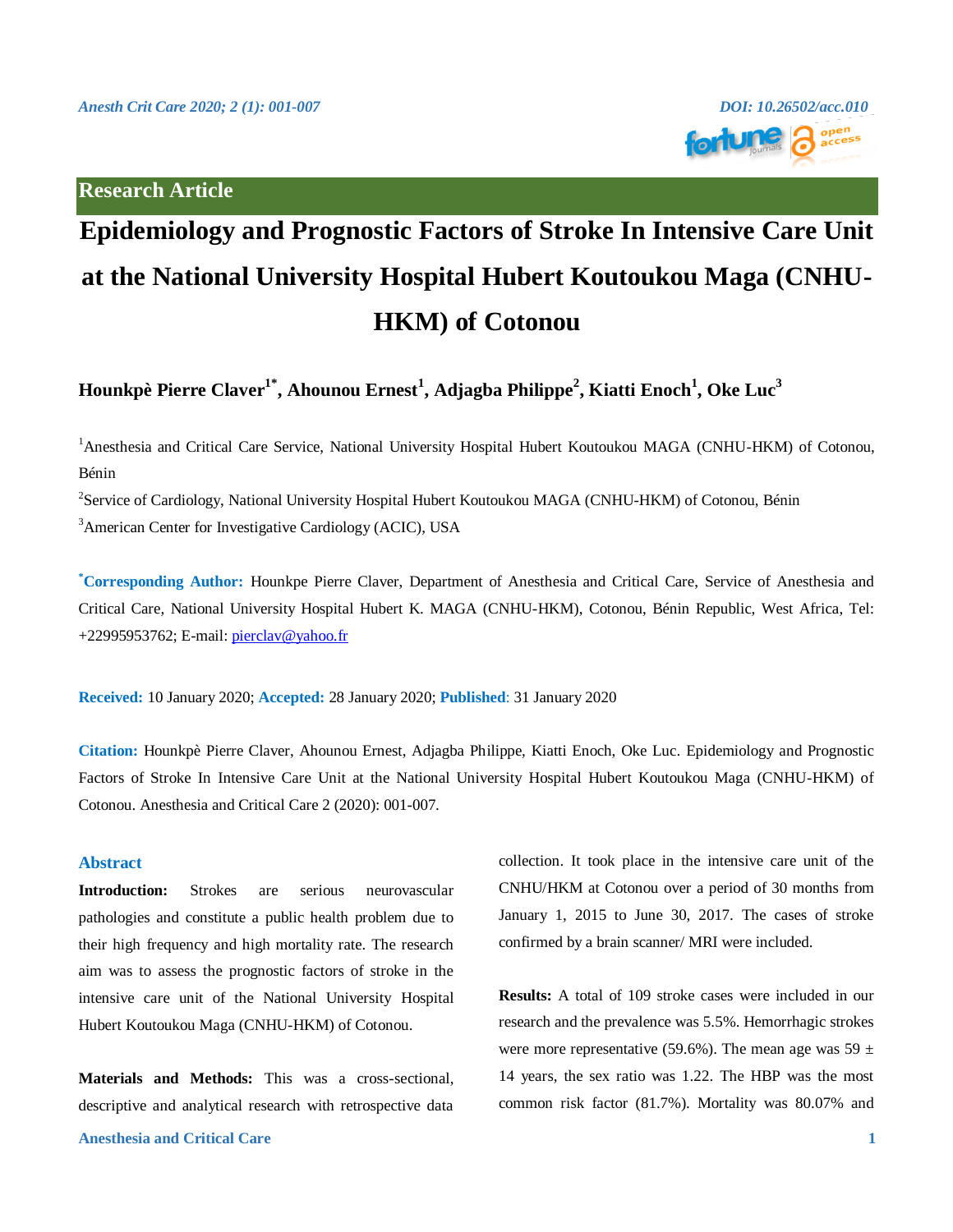length of stay  $8 \pm 9$  days. The poor prognostic factors were  $GCS \leq 8$ , the presence of neurological and respiratory complications or sepsis.

**Conclusions:** Strokes in intensive care unit at CNHU/HKM are burdened with a high mortality rate (80.07%). The poor prognostic factors were  $GCS \leq 8$ , the presence of neurological and respiratory complications or sepsis.

**Keywords:** Stroke; Epidemiology; Prognostic factors; Mortality; Strengthening the technical platform

### **1. Introduction**

Stroke is a sudden deficit in focal brain function with no other apparent cause than a vascular cause [1]. Because of its frequency and severity, it is a public health problem [2]. In fact, it is the leading reason for hospitalization in neurology units, the third cause of death and the first cause of disability in adults worldwide [3, 4]. In Africa, because of changes in eating habits and stress, strokes are becoming more frequent and could be the leading cause of death in 2020 according to the WHO [5]. When the vital prognosis is engaged, its monitoring is done in intensive care units and its management is multidisciplinary, involving the critical care physician, the neurologist, the cardiologist but also the radiologist and sometimes the neurosurgeon. The aim of our work was to determine the prevalence and assess the prognostic factors of stroke in the intensive care unit of the National University Hospital Hubert Koutoukou Maga (CNHU/HKM) at Cotonou.

The specific objectives were to determine the prevalence of stroke in the intensive care unit of the CNHU/HKM, to describe their epidemiological profile and to identify the prognostic factors

### **2. Materials and Methods**

It was a cross-sectional, descriptive and analytical research with retrospective data collection. It took place in the anesthesia and critical care service of the CNHU/HKM at Cotonou over a period of 30 months running January 1, 2015 through June 30, 2017. The source population consisted of all stroke cases admitted to intensive care unit during the research period. The inclusion criteria were: any patient whose clinical diagnosis of stroke was confirmed by brain CT/MRI. The non-inclusion criteria were: any patient whose clinical diagnosis of stroke was not confirmed on brain imaging. The exclusion criteria were: any patient whose diagnosis of stroke was documented but whose record was unusable. The variables studied were: prevalence, socio-demographic, clinical and paraclinical data, evolutionary data and prognostic factors.

Data collection was carried out using a collection form, from the critical care register and patient files. Data was entered into Epi Data software version 3.1 and analyzed using Epi Data analysis version 2.2.2.182. Statistical analysis was carried out using the Pearson Chi2 test with significance threshold for a p value  $\leq 0.05$ . The confidence interval was set at 95%.

### **3. Results**

**3.1 Prevalence:** We had collected during the research period 168 cases of stroke out of 1967 hospitalizations; only 109 cases of stroke were confirmed by a brain scan, which corresponds to a prevalence of 5.5%.

**3.2 Stroke Mechanism:** The stroke mechanism was hemorrhagic in 65 patients (59.6%), ischemic in 44 patients (40.4%) including one case of ischemic stroke with secondary bleeding.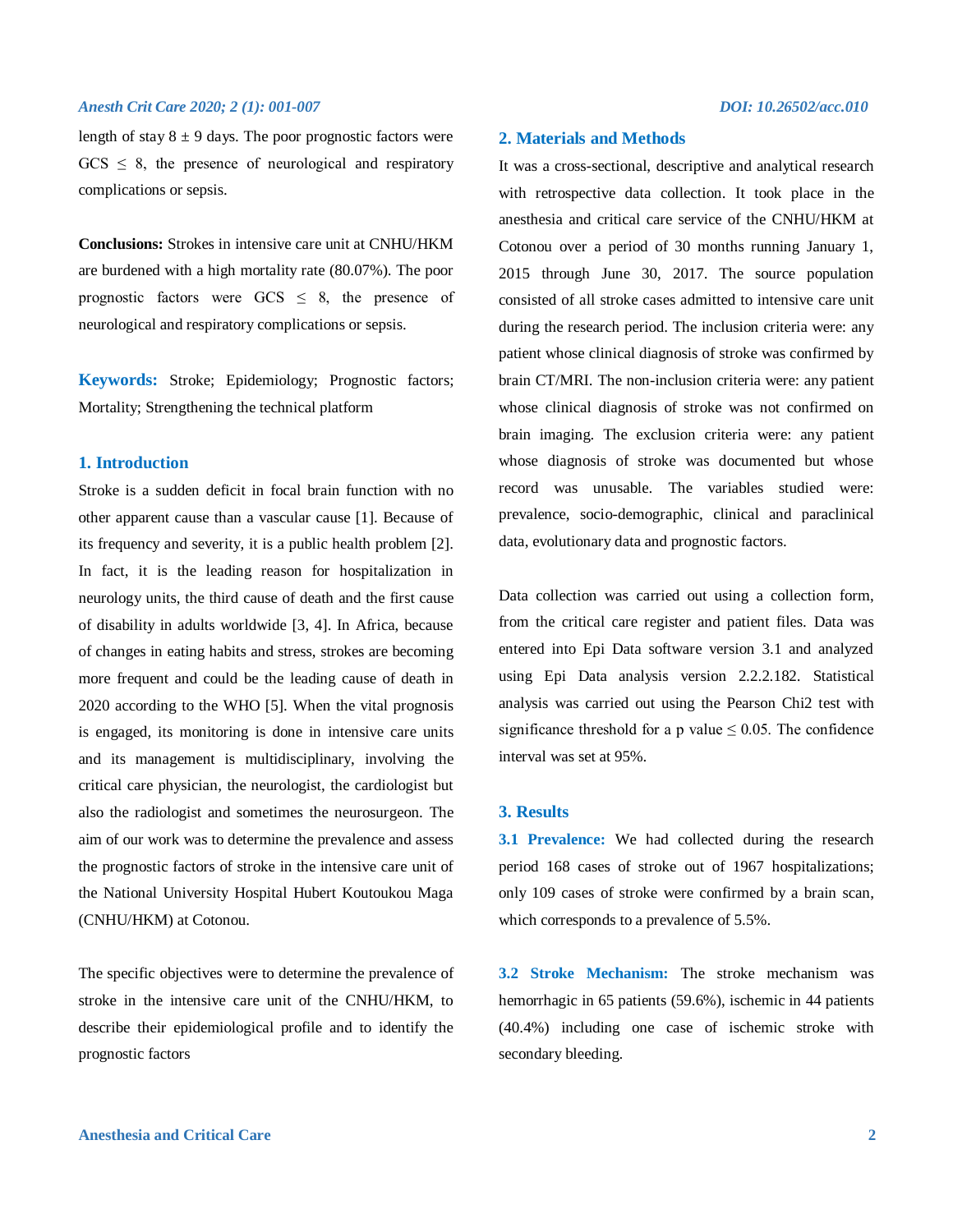**3.3 Age:** The average age of our patients was  $59 \pm 14$  years with the extremes of 26 and 91 years. Patients under 65 represented 68% of our sample.

**3.4 Sex:** Sixty patients were male (55%) and forty-nine were female (45%). The sex ratio was then 1.22. In the male population, thirty-nine (65%) had a hemorrhagic stroke, compared to twenty-one (35%) who had an ischemic stroke. Twenty-six (53.1%) of the women had a hemorrhagic stroke and twenty-two (44.9%) had an ischemic stroke. A case of ischemic stroke with secondary bleeding was found in a woman.

**3.5 Risk factors:** HBP was the most representative risk factor; it is found in 81.7% of our patients. Table 1 shows the general characteristics of stroke patients in intensive care and the risk factors associated with the disease.

### **3.6 Clinical data of stroke cases in intensive care**

**3.6.1 Neurological signs:** The neurological signs found in our patients are presented in Table 2.

**3.6.2 Therapeutic data:** The time taken to perform a brain scan in our series exceeded 24 hours in all patients. No case

of ischemic stroke benefited for thrombolysis. The treatment of our patients consisted in the management of vital distress and secondary cerebral aggressions of systemic origin (SCASO). Eighty-four patients (77.1%) benefited from mechanical ventilation either for the treatment of respiratory distress or because they are in a profound impairment of consciousness with  $GCS \leq 8$ .

**3.6.3 Progressive data:** The evolution was favorable in 06 of our patients (5.6%) who were discharged without posteffects. 14 patients (12.8%) had neurological post-effects such as hemiplegia, facial paralysis and dysarthria. They were transferred to the neurology department for further care. 01 patient had left intensive care against medical advice.

**3.6.4 Mortality:** 88 patients (or 80.07%) of stroke cases had died. The causes of death are summarized in Table 3. The length of stay was on average  $8 \pm 9$  days, with the extremes of 1 and 69 days.

**3.6.5 Factors associated with death:** The factors associated with death are summarized in Table 4.

| <b>Characteristics</b> | Size $(n=109)$ | Percentage (%) |  |
|------------------------|----------------|----------------|--|
| <b>Sex</b>             |                |                |  |
| Male                   | 60             | 55             |  |
| Female                 | 49             | 45             |  |
| Age                    |                |                |  |
| $20-35$ years          | $\overline{4}$ | $\overline{4}$ |  |
| 36-50 years            | 26             | 24             |  |
| 51-65 years            | 44             | 40             |  |
| 66-80 years            | 28             | 26             |  |
| $> 80$ years           | 7              | 6              |  |
| <b>Risk factors</b>    |                |                |  |
| <b>HBP</b>             | 89             | 81,7           |  |

**Anesthesia and Critical Care 3**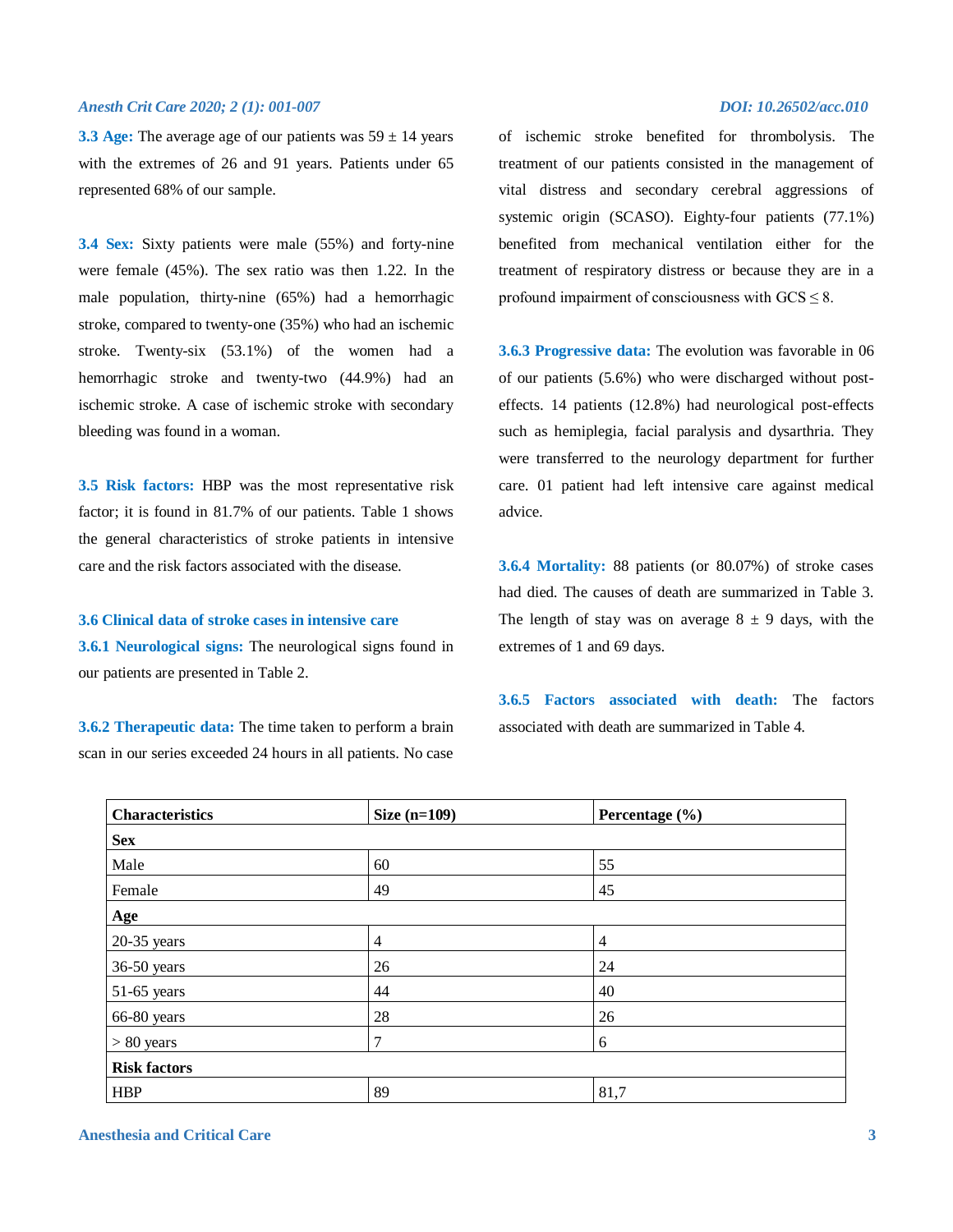| Diabetes      | 19                   | 17<br>4. ، |
|---------------|----------------------|------------|
| Stroke        | 1 <sub>2</sub><br>12 | 11.9       |
| Heart disease |                      | 3,7        |

**Table 1:** General characteristics of stroke cases in the intensive care unit of the CNHU-HKM (2015-2017).

| <b>Symptoms</b>     | <b>Size</b> | Percentage (%) |  |
|---------------------|-------------|----------------|--|
| <b>GCS</b>          |             |                |  |
| $[9 - 14]$          | 40          | 37             |  |
| $\leq 8$            | 64          | 59             |  |
| Clear consciousness | 5           | 4              |  |
| Pupil               |             |                |  |
| Bilateral mydriasis | 15          | 13,8           |  |
| Anisocoria          | 13          | 11,9           |  |
| Pyramidal syndrome  |             |                |  |
| Facial paralysis    | 23          | 21,10          |  |
| Hemiplegia          | 80          | 73,4           |  |
| Status epilepticus  | 24          | 22             |  |

**Table 2:** Neurological signs in cases of stroke in the intensive care unit of CNHU-HKM (2015-2017).

| <b>Complications</b>        | Size $(n=88)$ | Percentage $(\% )$ |
|-----------------------------|---------------|--------------------|
| $HICT + Brain displacement$ | 43            | 48,86              |
| Respiratory failure         | 52            | 59,10              |
| <b>Heart Failure</b>        | 38            | 43,18              |
| Severe sepsis               | 52            | 59,10              |
| Metabolic disorders         | 29            | 32,95              |

**Table 3:** Causes of death in cases of stroke in intensive care at CNHU/HKM (2015-2017).

| <b>Associated factors</b> | Non-survivors $(\% )$ | Survivors $(\% )$ | p-value |
|---------------------------|-----------------------|-------------------|---------|
| <b>GCS</b>                |                       |                   |         |
| normal                    | 2(40,0)               | 3(60,0)           |         |
| $[9-14]$                  | 28(70)                | 12(30)            | 0,005   |
| $\leq 8$                  | 58 (90,6)             | 6(9,4)            |         |
| <b>Complications</b>      |                       |                   |         |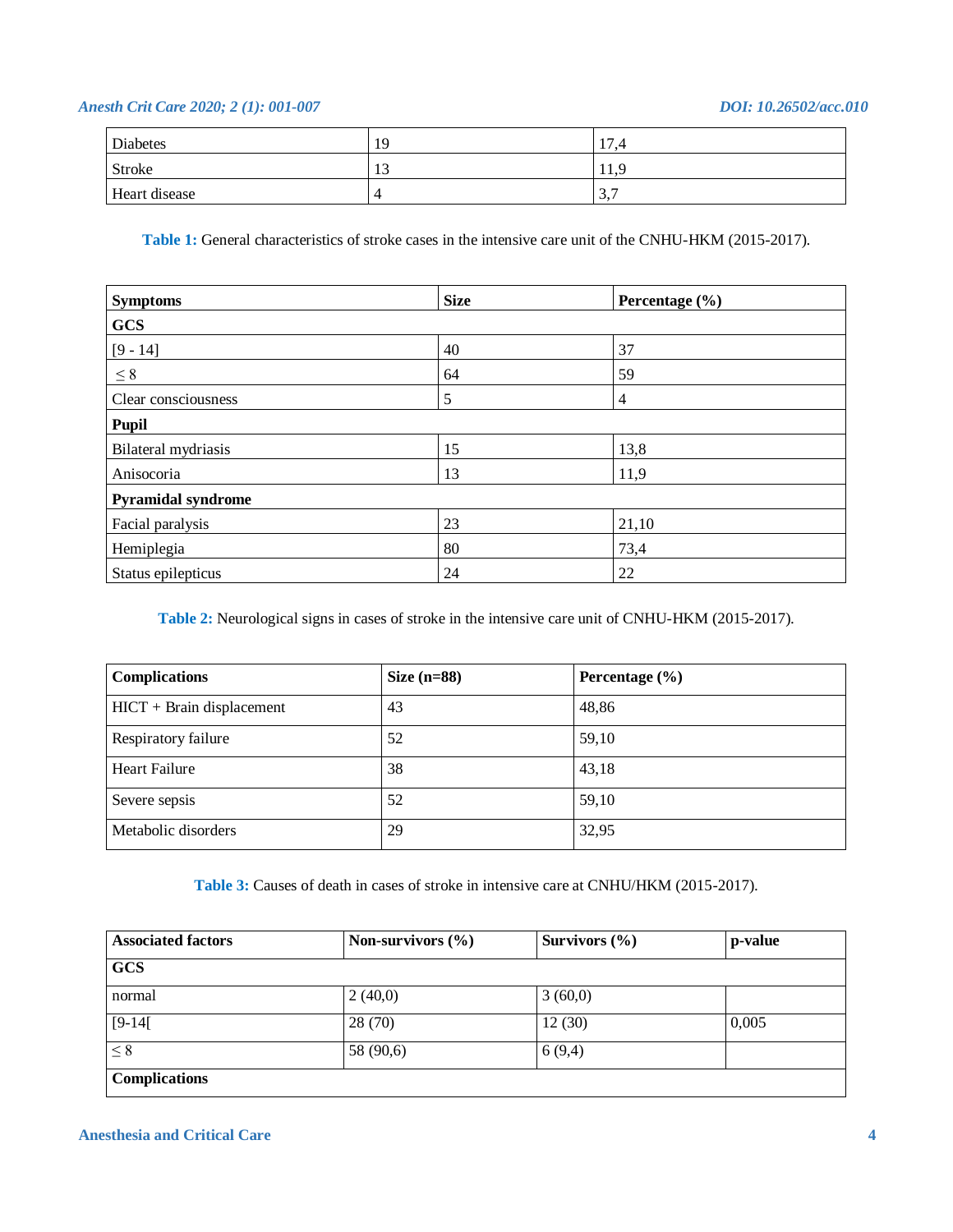| $\overline{No}$             | $\overline{5}$ (33,3) | 10(66,7) |        |
|-----------------------------|-----------------------|----------|--------|
| Yes                         | 83 (88,3)             | 11(11,7) | 0,0001 |
| Type of complication        |                       |          |        |
| $HICT + brain displacement$ |                       |          |        |
| No                          | 45(69,2)              | 20(30,8) | 0,0002 |
| Yes                         | 43 (97,7)             | 1(2,3)   |        |
| <b>Respiratory failure</b>  |                       |          |        |
| No                          | 36(72,0)              | 14(28,0) | 0,033  |
| Yes                         | 52(88,1)              | 7(11,9)  |        |
| <b>Sepsis</b>               |                       |          |        |
| N <sub>o</sub>              | 36(70,6)              | 15(29,4) | 0,011  |
| Yes                         | 52(89,7)              | 6(10,3)  |        |
|                             |                       |          |        |

**Table 4:** Factors associated with death in strokes in intensive care unit of CNHU / HKM (2015-2017).

### **4. Discussion**

Our research focused on 109 cases of stroke hospitalized in the intensive care unit of CNHU/HKM. The prevalence of stroke compared to admissions is low and was 5.5%. Many studies on stroke in critical care carried out in Sub-Saharan Africa have reported higher prevalence ranging between 11% and 19% [6-8]. The low prevalence rate in our work is due to the very selective inclusion criteria which include the performance of a brain scan, which was not the case in the aforementioned research. In neurology departments in Sub-Saharan Africa, stroke is the leading cause of hospitalization [9, 10].

We noted a male predominance in our stroke patients with a sex ratio of 1.22. This male predominance has been found in the works of Ngomahobet et al, Babo et al as well as Boukougou et al; these authors respectively reported the sex ratio of 1.6; 1.4 and 1.8 [6-8]. Is this tendency of men to have more strokes than women linked to the African culture in which men are much more stressed because they are

forced to provide for the whole family? Other studies will help us confirm or not this finding.

The mean age was  $59 \pm 14$  years, 28% of the patients were less than 50 years old and almost 40% between 50 and 65 years old. This trend is confirmed in most African research, with average ages varying between 50 and 60 years [11, 8, and 12]. Stroke in Africa affects young adults who make up the workforce, with serious socio-economic consequences. In developed countries of Europe and the United States, on the other hand, stroke affects older people more, with an average age around 77.5 years [13].

The most common stroke mechanism in our research was hemorrhagic stroke (59.6%). It is described that black Africans are more likely to develop hemorrhagic strokes by hypertension [14]. Worldwide, the trend is towards a predominance of ischemic stroke [15].

The overall mortality from stroke in our research was very high (80.7%), that is, more than 8 out of 10 stroke patients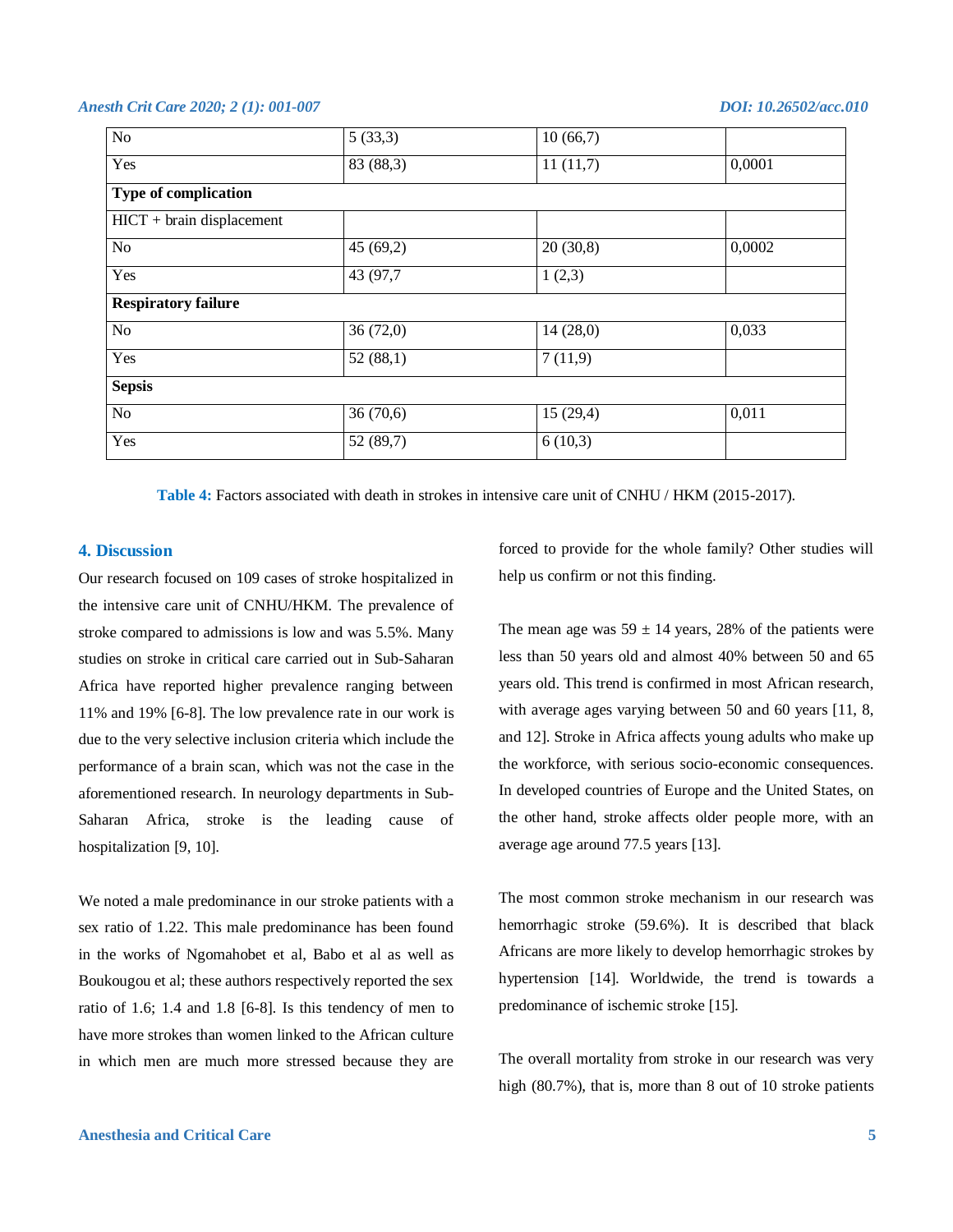hospitalized, who die in intensive care at the CNHU/HKM. In the African research on stroke, only Diouf et al in 2007 in Dakar had a mortality rate of 82.9%, which was higher than ours [16]. Agnon A. et al in 2016 at the CHU-Campus of Lomé, Mapoure Yacouba N. et al of the Hôpital Général de Douala, reported mortality rates of 72.6% and 69.2% respectively [17.18]. In developed countries where stroke is increasingly followed in neurovascular care units, much lower mortality rates have been reported, varying between 33% and 52% [19]. The reasons for this very high mortality rate in our research in particular and in Sub-Saharan Africa in general were:

- Severe initial neurological state of stroke patients admitted to intensive care;

- delay in taking care of patients, who do not come to the hospital at the first sign.

- inadequate resuscitation technical platform

- low number of skilled health personnel

- very low purchasing power of the population, most often deprived of health insurance cover.

The factors associated with death in our research were: a GCS score  $\leq 8$  (p=0.005), the presence of a HICT + brain displacement (p=0.0001), a respiratory complication (p=0.033) and sepsis (p=0.011). The GCS  $\leq$  8 has been found as a factor of poor prognosis in several studies [Adoukonou]; it indeed reflects the severity of the initial neurological lesion. Intracranial pressure (ICP) is not monitored in our intensive care unit; the diagnosis of HICT is made on little reliable clinical criteria and the nonoptimal care, which further worsens the condition of our patients. As for respiratory and infectious complications, they constitute secondary cerebral aggressions of systemic origin with poor prognosis. Infectious and pulmonary complications have been identified as having a poor

prognosis in the work of Sellars et al, and Westendorp et al [20, 21].

### **5. Conclusions**

Strokes are serious neurovascular pathologies managed in intensive care when the life prognosis is engaged. Their prevalence in intensive care of CNHU/HKM was low, 5.5%. The epidemiological profile is that of an adult male (55%), 59 years on average, presenting mainly as a risk factor high blood pressure (81.6%) and whose stroke mechanism is mainly hemorrhagic (59.6%). Mortality is too high, 08 out of 10 patients will die in intensive care and the factors associated with death were a GCS  $\leq$  08, the presence of neurological, respiratory or sepsis complications. To reduce this high mortality rate, emphasis should be placed on taking care of risk factors, strengthening the technical platform for resuscitation, training sufficient number of health deliverers and health insurance coverage for the population.

### **Conflicts of Interest**

None

### **References**

- 1. Hankey GJ, Warlow C. treatement and second prevention of stroke: evidence, costs and effects on individuals and population. Lancet 354 (1999): 1457- 1463.
- 2. Daubail B, Legris N, Serradj D, et al. Prise en charge des accidents vasculaires cérébraux en urgence. EMC-Médecine d'urgence 11 (2016): 1-13.
- 3. Cowppli-Bony P, Sonan-Douayoua T, Yapi-Yapo P, et al. Mortalité par accident vasculaire cérébral. Med d'Afr Noire 53 (2006): 303-304.
- 4. Bousser MG, Mas JL. Accidents vasculaires cérébraux. Traité de neurologie Paris: Doin (2009).